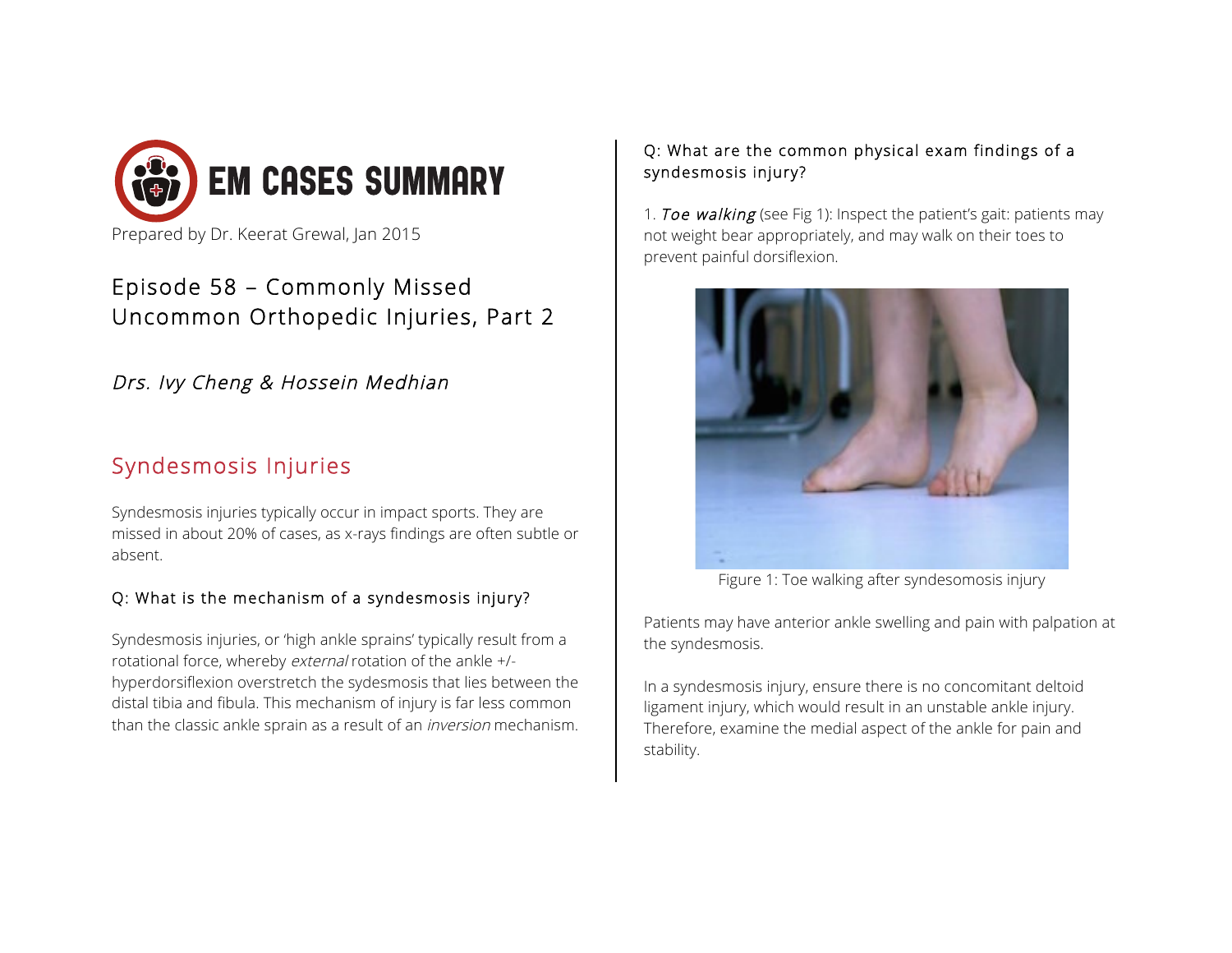2. Perform the *Squeeze/Hopkin's Test* (see Fig 2): the tibia and fibula are squeezed together at the mid-calf level. This will result in pain at the syndesmosis, which is at the base of the tibia/fibular junction, near the talus.



Fig 2: Squeeze Test

3. Try to reproduce the injury with an **External Rotation Test** (see Fig 3): the patient's leg should be stabilized with the hip and knee flexed to 90 degrees. Holding the patient's foot and externally rotating it with a small amount of dorsiflexion, will llicit pain at the syndesmosis.



#### Q: What are x-ray findings of a syndesmosis injury?

There are three common x-ray findings:

- 1) Decreased tibio-fibular overlap:
	- normally > 6mm of overlap on the AP view and > 1mm on mortise view



Normal overlap (>10mm) Fig 4: Normal Tibio-fibular Overlap